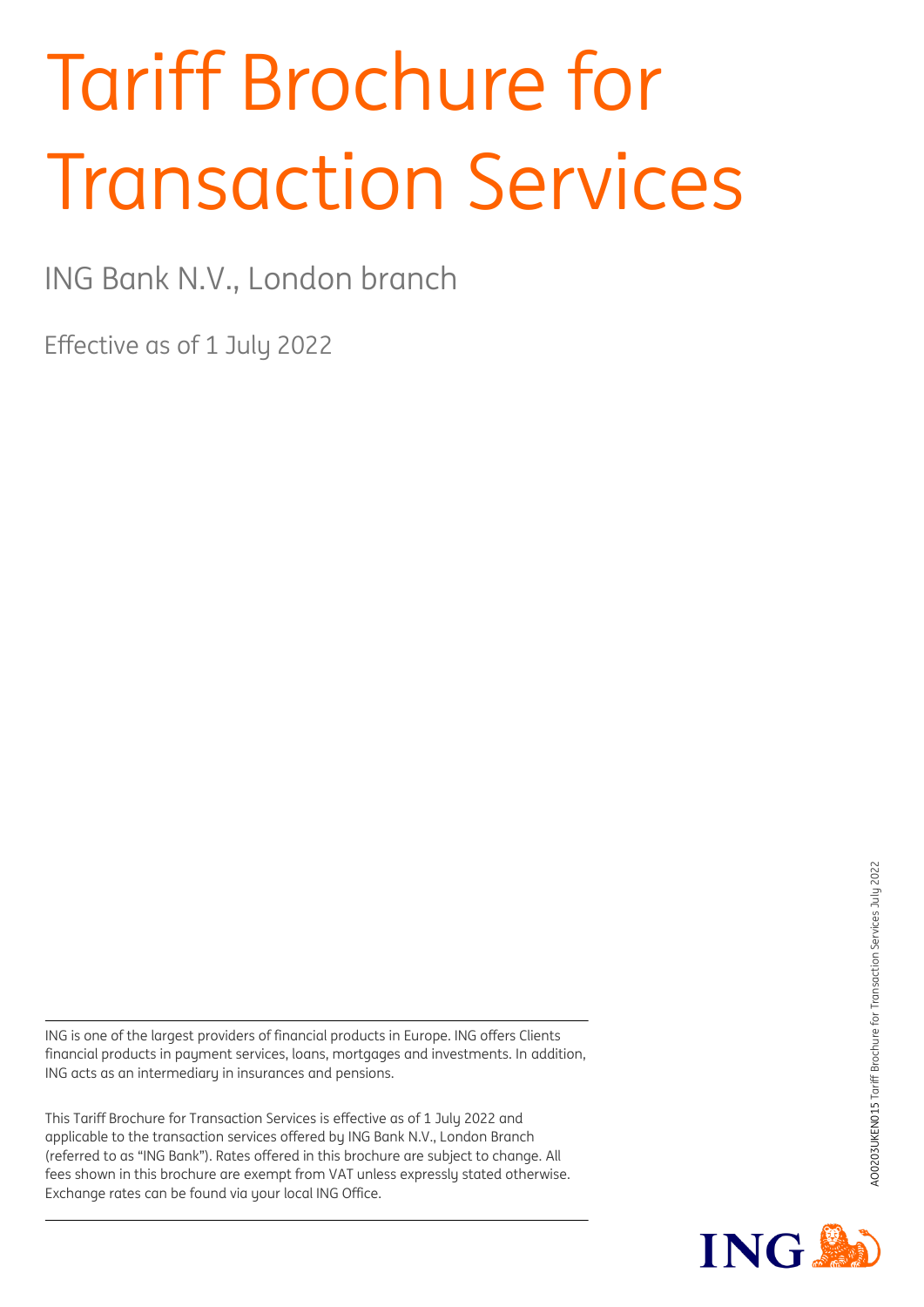### **Tariffs**

### **Accounts**

| <b>Current account</b>                                           |      | (in local or foreign currency) |                                 |                                                                                                   |
|------------------------------------------------------------------|------|--------------------------------|---------------------------------|---------------------------------------------------------------------------------------------------|
| Opening                                                          | £    |                                | 0.00 per account                |                                                                                                   |
| Maintenance                                                      | £    |                                | 15.00 per month, per account    |                                                                                                   |
| Non-resident Maintenance                                         | £    |                                | 90.00 per month, per account    |                                                                                                   |
| Closing                                                          | £    |                                | 0.00 per account                |                                                                                                   |
| Interest conditions                                              |      |                                |                                 |                                                                                                   |
| Credit interest                                                  | $\%$ |                                | - per annum                     | Subject to agreement. Credit interest is<br>based on a reference rate minus a margin <sup>1</sup> |
| Debit interest (authorised overdraft)                            |      |                                |                                 | Subject to agreement                                                                              |
| Debit interest (unauthorised overdraft)                          | $\%$ |                                | 5.00 per annum                  | Plus Bank of England Base Rate (GBP) <sup>2</sup>                                                 |
| Administration fee for overdraft                                 | £    |                                | 30.00 per occurrence            |                                                                                                   |
| <b>Savings and deposits</b>                                      |      |                                |                                 |                                                                                                   |
| Term deposit account                                             | $\%$ |                                | per annum                       | Market rates apply. Min. GBP 100,000 per<br>month                                                 |
| <b>Global Channels</b>                                           |      |                                |                                 |                                                                                                   |
| <b>InsideBusiness Payments</b>                                   |      |                                |                                 |                                                                                                   |
| Subcription                                                      | €    |                                | 8.50 per month, per module      |                                                                                                   |
| User subscription                                                | €    |                                | 8.00 per month, per user        |                                                                                                   |
| <b>InsideBusiness Connect, EBICS Global</b>                      |      |                                |                                 |                                                                                                   |
| <b>SWIFTNet</b>                                                  |      |                                |                                 |                                                                                                   |
| Subscription                                                     | €    |                                | 280.00 per month, per structure |                                                                                                   |
| Set-up                                                           | €    |                                | 5000.00 one-off, per structure  |                                                                                                   |
| Add customer to current contract of a Service €<br><b>Bureau</b> |      |                                | 350.00 per occurrence           |                                                                                                   |
| <b>Other channels</b>                                            |      |                                |                                 |                                                                                                   |
| Paper / Fax / Face fall back channel                             | £    |                                | 45.00 per occurrence            | Fax instruction                                                                                   |
| <b>Account, Balance and Transaction Reporting</b>                |      |                                |                                 |                                                                                                   |
| Electronic reporting                                             |      |                                |                                 |                                                                                                   |
| End of day                                                       | £    |                                | 5.00 per month, per account     |                                                                                                   |
| End of day to third bank                                         | £    |                                | 25.00 per month, per account    |                                                                                                   |
| Intraday                                                         | £    |                                | 10.00 per month, per account    |                                                                                                   |
| Intraday to third bank                                           | £    |                                | 25.00 per month, per account    |                                                                                                   |
| Paper account statements                                         |      |                                |                                 |                                                                                                   |
| Paper statement                                                  | £    |                                | 3.00 per statement              | Per month, week or day.                                                                           |
| Paper statement replacement                                      | £    |                                | 10.00 per statement             | < 1 Y                                                                                             |
|                                                                  | £    |                                | 25.00 per statement             | $\geq 1$ Y                                                                                        |

1 If market circumstances require, the credit interest can be negative, as a result of which the Client will have to pay interest to the Bank over a credit balance. Credit interest rates vary per currency. ING will inform you as changes occur to ING's credit interest policy. 2 For other currencies please contact the UK ING Client Service Desk.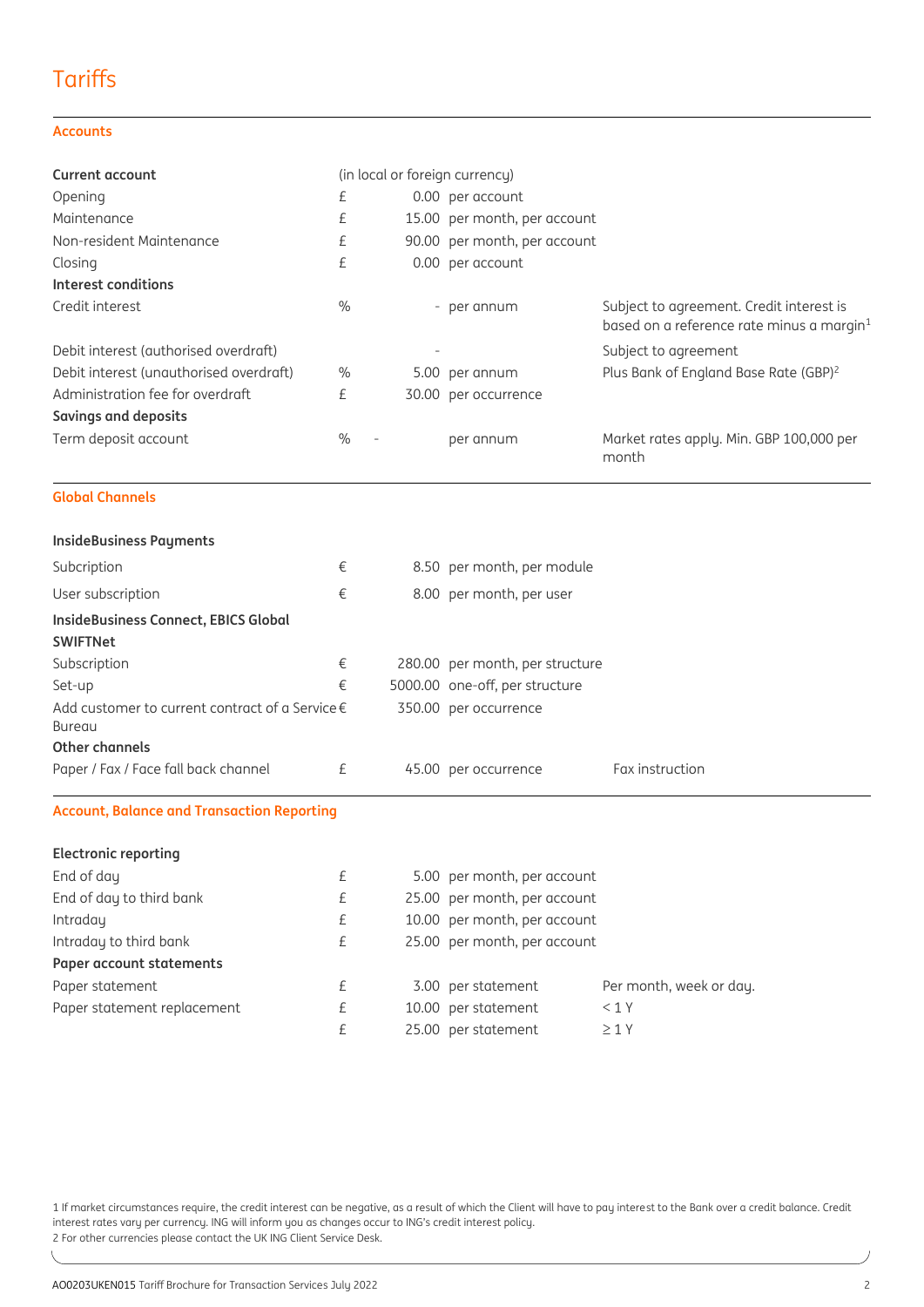### **Credit transfers 3**

<span id="page-2-0"></span>

| <b>Real Time credit transfer</b>                             |      |      |                      |                                                                                                                |
|--------------------------------------------------------------|------|------|----------------------|----------------------------------------------------------------------------------------------------------------|
| Domestic Real Time                                           | £    |      | 9.50 per transaction | Via CHAPS. This fee also applies for<br>transactions above the FPS <sup>4</sup> limit                          |
| Euro Real Time                                               | £    |      | 8.50 per transaction | Code word 'TREA' required                                                                                      |
| Domestic credit transfer                                     |      |      |                      |                                                                                                                |
| Standard                                                     | £    |      | 0.30 per transaction | Within FPS <sup>4</sup> limit                                                                                  |
| <b>ING In-house</b>                                          | £    |      | 0.00 per transaction | Incoming / Outgoing                                                                                            |
| <b>Batch</b>                                                 | £    |      | 5.50 per batch       |                                                                                                                |
| Credit Transfers in batch                                    | £    |      | 0.08 per item        | Sent directly to BACS                                                                                          |
|                                                              | £    |      | 0.30 per item        | Within FPS <sup>3</sup> limit. Via ING London                                                                  |
| Incoming                                                     | £    |      | 0.10 per transaction |                                                                                                                |
| <b>SEPA credit transfer</b>                                  |      |      |                      |                                                                                                                |
| Same day                                                     | £    |      | 1.00 per transaction |                                                                                                                |
| Intra-company                                                | £    |      | 1.00 per transaction | Code word 'INTC' required                                                                                      |
| <b>Batch</b>                                                 | £    |      | 5.00 per batch       |                                                                                                                |
| Same day in batch                                            | £    |      | 0.25 per item        |                                                                                                                |
| Batch salary                                                 | £    |      | 5.00 per batch       | Code word 'SALA' required                                                                                      |
| Salary in batch                                              | £    |      | 0.25 per item        |                                                                                                                |
| Incoming                                                     | £    |      | 0.07 per transaction |                                                                                                                |
| International credit transfer                                |      |      |                      |                                                                                                                |
| Standard                                                     | $\%$ |      | 0.20 per transaction | Min. £ 20.00, max. £ 75.00                                                                                     |
| Intra-company                                                | $\%$ |      | 0.20 per transaction | Min. £ 20.00, max. £ 75.00. Code word<br>'INTC' required                                                       |
| Incoming                                                     | $\%$ |      | 0.10 per transaction | Min. £ 10.00, max. £ 75.00                                                                                     |
| Incoming ING In-house<br><b>Additional services and fees</b> | £    |      | 0.00 per transaction |                                                                                                                |
| Return                                                       | £    | 0.00 |                      |                                                                                                                |
| Cost option OUR <sup>5</sup>                                 | £    |      | per transaction      | Additional fee                                                                                                 |
| Revocation                                                   | £    |      | per occurrence       | At the Bank's discretion. Incl. recovery of<br>funds effort due to provision of incorrect<br>Unique Identifier |
| Recall                                                       | £    |      | 50.00 per occurrence | By arrangement only                                                                                            |
| Reject                                                       | £    |      | - per occurrence     | At the Bank's discretion                                                                                       |
| Manual repair                                                | £    |      | 20.00 per occurrence | Additional fee                                                                                                 |
| Standing order set-up                                        | £    |      | 12.50 per occurrence | Plus transaction fee per individual item                                                                       |
| .                                                            |      |      |                      |                                                                                                                |

### **Other Services**

| Audit letter                   | £ | 60.00 per item        | Plus VAT                                                     |
|--------------------------------|---|-----------------------|--------------------------------------------------------------|
| Bank reference                 | £ | 60.00 per item        | Plus VAT                                                     |
| Inquiry and investigations     |   | 20.00 per item        | Domestic credit transfers                                    |
|                                | £ | 50.00 per item        | SEPA and International credit transfers                      |
| Proof of payment               | £ | 25.00 per occurrence  |                                                              |
| <b>BACS</b> tracer             | £ | 35.00 per occurrence  |                                                              |
| <b>BACS</b> overlimit referral | £ | 100.00 per occurrence |                                                              |
| <b>BACS</b> limit application  | £ | - per occurrence      | Subject to agreement                                         |
| MT101 set-up                   | £ | 250.00                | Remote Initiation Services. Agreement<br>with 3rd party Bank |

3 All payments within the European Economic AREA (EEA), regardless of their currency, will be processed with payment option SHA (Shared Cost). This means that both payers and payees will pay their own costs.

4 Transactions above the FP threshold will be converted to Domestic Real Time credit transfers (CHAPS

5 This fee applies only for payments outside the European Economic Area (EEA). ''OUR'' international payments are charged the standard fee plus fees levied by correspondent banks.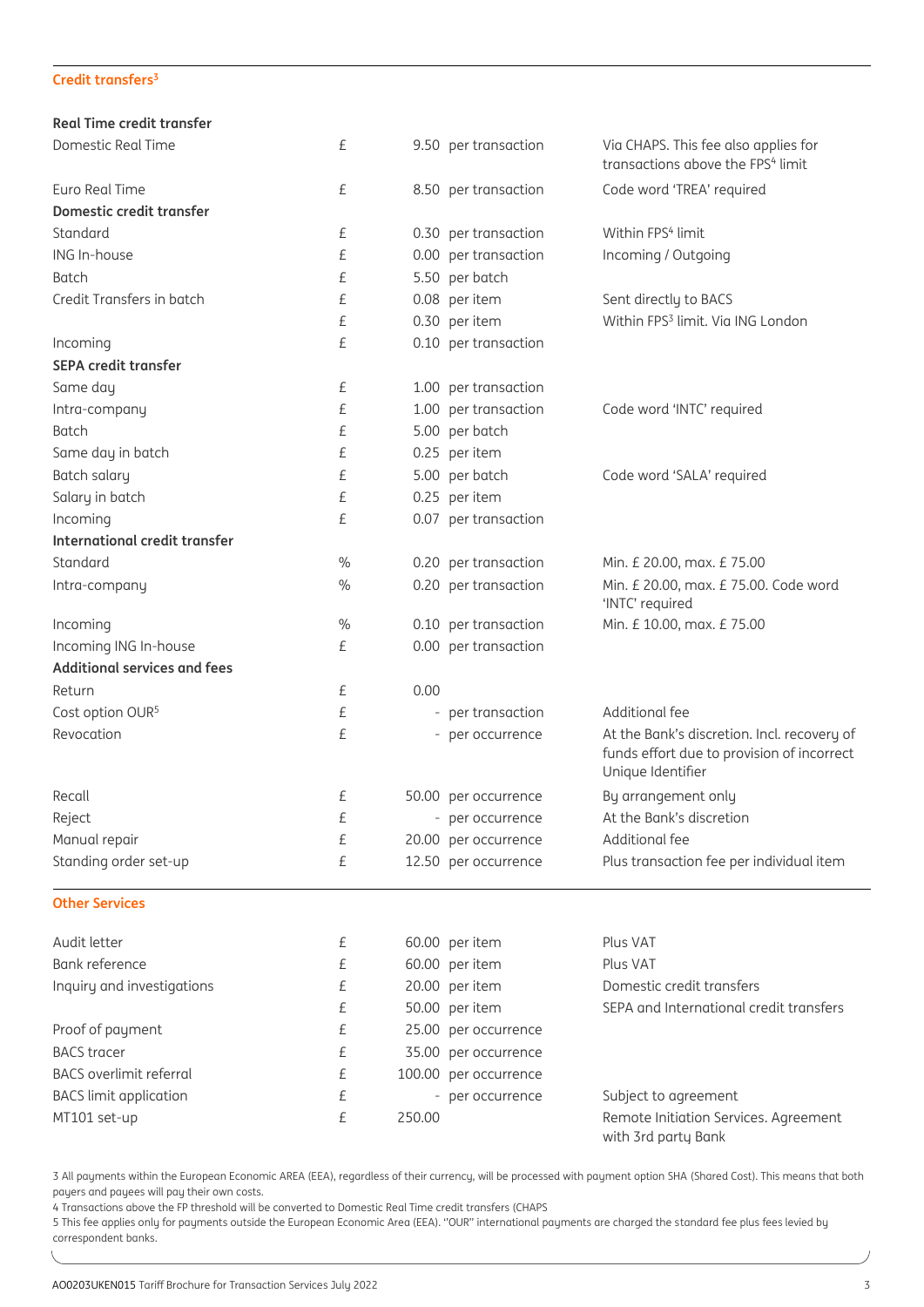### **Direct Debits**

### **Domestic Direct Debit (as debtor)**

| Transaction  |  | 0.20 per transaction     |
|--------------|--|--------------------------|
| Unpaids      |  | 15.00 per occurrence     |
| Re-direction |  | 5.00 per mandate, letter |

### **Cash Management**

### **Domestic Cash Management**

ING Bank provides Domestic Cash Management to its clients. The fees and commissions are subject to agreement.

### **International Cash Management**

ING Bank provides International Cash Management to its clients. The fees and commissions are subject to agreement.

### **MultiBank Funding and Sweeping**

ING Bank provides MultiBank Funding and Sweeping to its clients. The fees and commissions are subject to separate agreement. **Virtual Cash Management**

ING Bank provides Virtual Cash Management to its clients. The fees and commissions are subject to separate agreement.

### **Intercompany Loan Administration**

ING Bank provides Intercompany Loan Administration to its clients. The fees and commissions are subject to separate agreement.

#### **Cash**

### **Withdrawals and deposits**

ING Bank provides cash withdrawal and deposit services to its clients. The fees and commissions are subject to agreement.

### **Cards**

### **Corporate Card<sup>6</sup>**

| Corporate Card, corporate pay         | £             |                 | 35.00 per year                |                                                                                |
|---------------------------------------|---------------|-----------------|-------------------------------|--------------------------------------------------------------------------------|
| Corporate Card, individual pay        | €             |                 | 80.00 per year                |                                                                                |
| Purchasing Card                       | £             |                 | 30.00 per year                |                                                                                |
| Foreign exchange fee <sup>7</sup>     | $\frac{0}{0}$ |                 | 1.95 per transaction          | On top of transaction amount                                                   |
| Purchases                             | £             |                 | 0.00 per transaction          |                                                                                |
| Cash advance from ATM                 | £             |                 | 4.50 per transaction          |                                                                                |
| Cash advance via counter              | $\%$          |                 | 3.00 per transaction          | Min. GBP 4.50                                                                  |
| Rush card fee                         | £             |                 | 129.00 per card               | Emergency provision                                                            |
| Late payment charge                   | $\frac{0}{0}$ |                 | 1.50 of outstanding balance   |                                                                                |
| Paper-based account statement         | £             |                 | 3.00 per month, per statement |                                                                                |
| Copy of paper-based account statement | £             |                 | 8.00 per statement            | Including VAT                                                                  |
| Smart Data Reporting set-up           | £             |                 | 750.00 one-off                | Includes one training                                                          |
| Smart Data Reporting subscription     | £             |                 | 500.00 per year               | Up to 100 cards                                                                |
|                                       | £             |                 | 750.00 per year               | For 101-250 cards                                                              |
|                                       | £             |                 | - per year                    | More than 250 cards upon request                                               |
|                                       | £             |                 | 0.00 per year                 | In combination with ING Central travel<br>Solution and/or ING Purchase Control |
| File delivery set-up                  | £             | 1000.00 one-off |                               |                                                                                |
| File delivery subscription            | £             |                 | 1200.00 per year              |                                                                                |
| File delivery file re-creation        | £             |                 | 50.00 per month               | Up to 100 cards                                                                |
|                                       | £             |                 | 100.00 per month              | For 101-250 cards                                                              |
|                                       | £             |                 | - per month                   | More than 250 cards upon request                                               |

6 This product is offered by ING Bank N.V., registered office Amsterdam, Trade Register no. 33031431, Chamber of Commerce Amsterdam, The Netherlands Please refer to www.ingwb.com/cardtariffs for the tariffs in EUR and USD.

7 This fee is incorporated in the amount of the transaction. The currency conversion rates are published at www.mastercard.com/global/currencyconversion.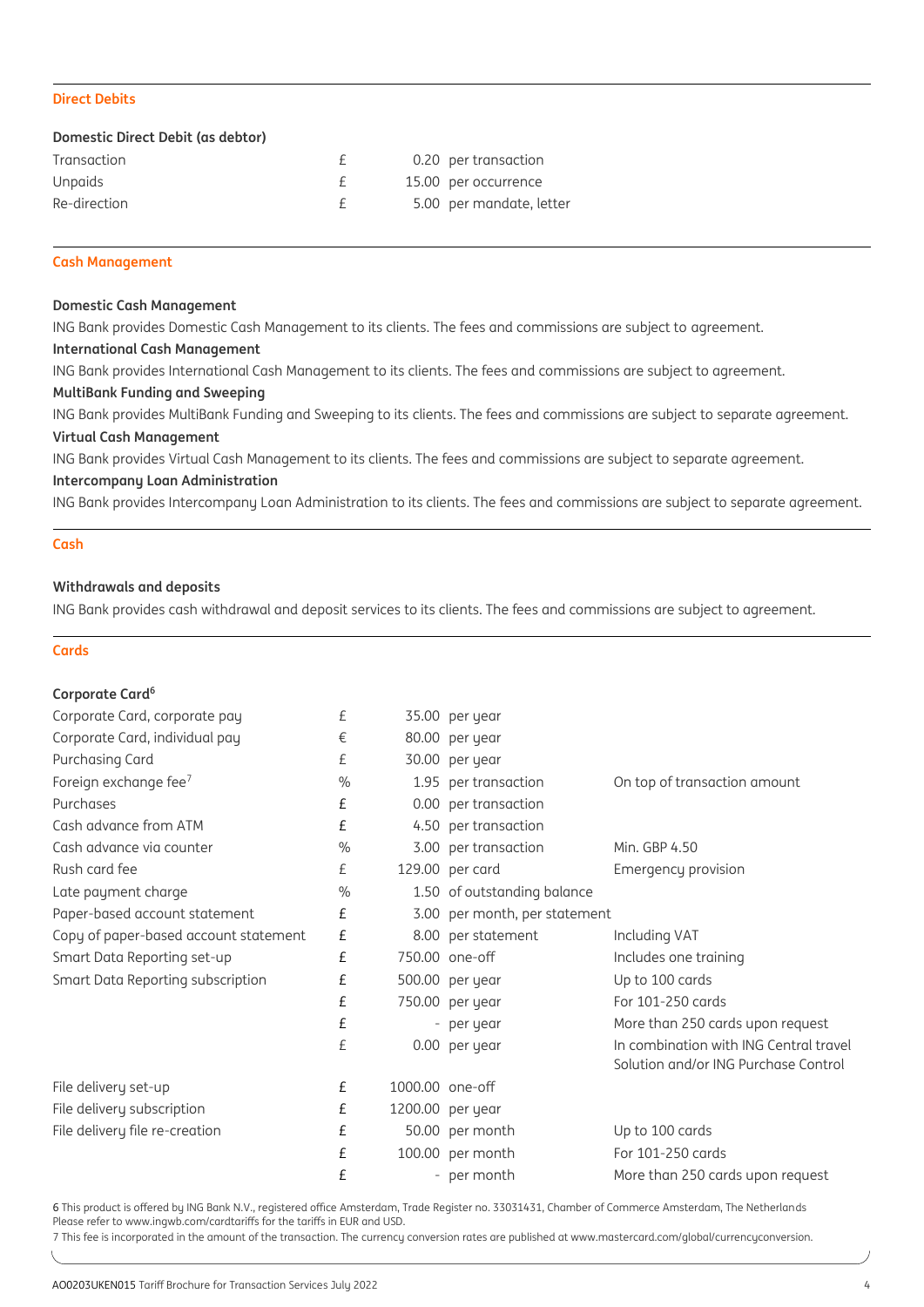| Purchase Control set-up (user interface)      | £ |                      | 750.00 one-off                                           |                                                         |
|-----------------------------------------------|---|----------------------|----------------------------------------------------------|---------------------------------------------------------|
| Purchase Control set-up (API)                 | £ |                      | - one-off                                                | Upon request                                            |
| <b>ING Central Travel Solution</b>            | £ |                      | $0.00$ one off                                           |                                                         |
| <b>Cheques</b>                                |   |                      |                                                          |                                                         |
| <b>Cheque disbursement</b>                    |   | (commercial cheques) |                                                          |                                                         |
| Domestic cheque                               | £ |                      | 3.00 per cheque                                          | In GBP                                                  |
| Cheque collection                             |   | (commercial cheques) |                                                          |                                                         |
| Lock Box Service - Domestic Cheque            |   |                      |                                                          |                                                         |
| Transaction                                   | £ |                      | 2.50 per cheque                                          | For lock box basic                                      |
|                                               | £ |                      | 3.50 per cheque                                          | For lock box advanced                                   |
| <b>International Cheque</b>                   | £ |                      | 50.00 per cheque                                         |                                                         |
| <b>Additional services and fees</b>           |   |                      |                                                          |                                                         |
| Stop cheque                                   | £ |                      | 30.00 per occurrence                                     |                                                         |
| Unpaid cheque                                 | £ |                      | 25.00 per occurrence                                     | Debit and Credit (Domestic, International)              |
| Cheque book                                   | £ |                      | 35.00 per item                                           | In GBP. Book of 50 cheques                              |
| Lock Box Service Subscription                 | £ |                      | 0.00 per month                                           |                                                         |
| Issuance of a Bank Draft / Bank Cheque        | £ |                      | 40.00 per occurrence                                     | In GBP only                                             |
| Investigations                                | £ |                      | 15.00 per item                                           | Investigating remittance details of<br>incoming cheques |
| <b>Business Direct Deposit Cheque Service</b> |   |                      | (in GBP and upon application only, subject to agreement) |                                                         |
| Set-up                                        | £ | 150.00               |                                                          |                                                         |
| Transaction                                   | £ |                      | 0.35 per cheque                                          |                                                         |
| Paying-in slip                                | £ |                      | 0.50 per item                                            |                                                         |
| <b>Bank Giro Credit Book</b>                  | £ |                      | 20.00 per item                                           | In GBP. Book of 50 cheques                              |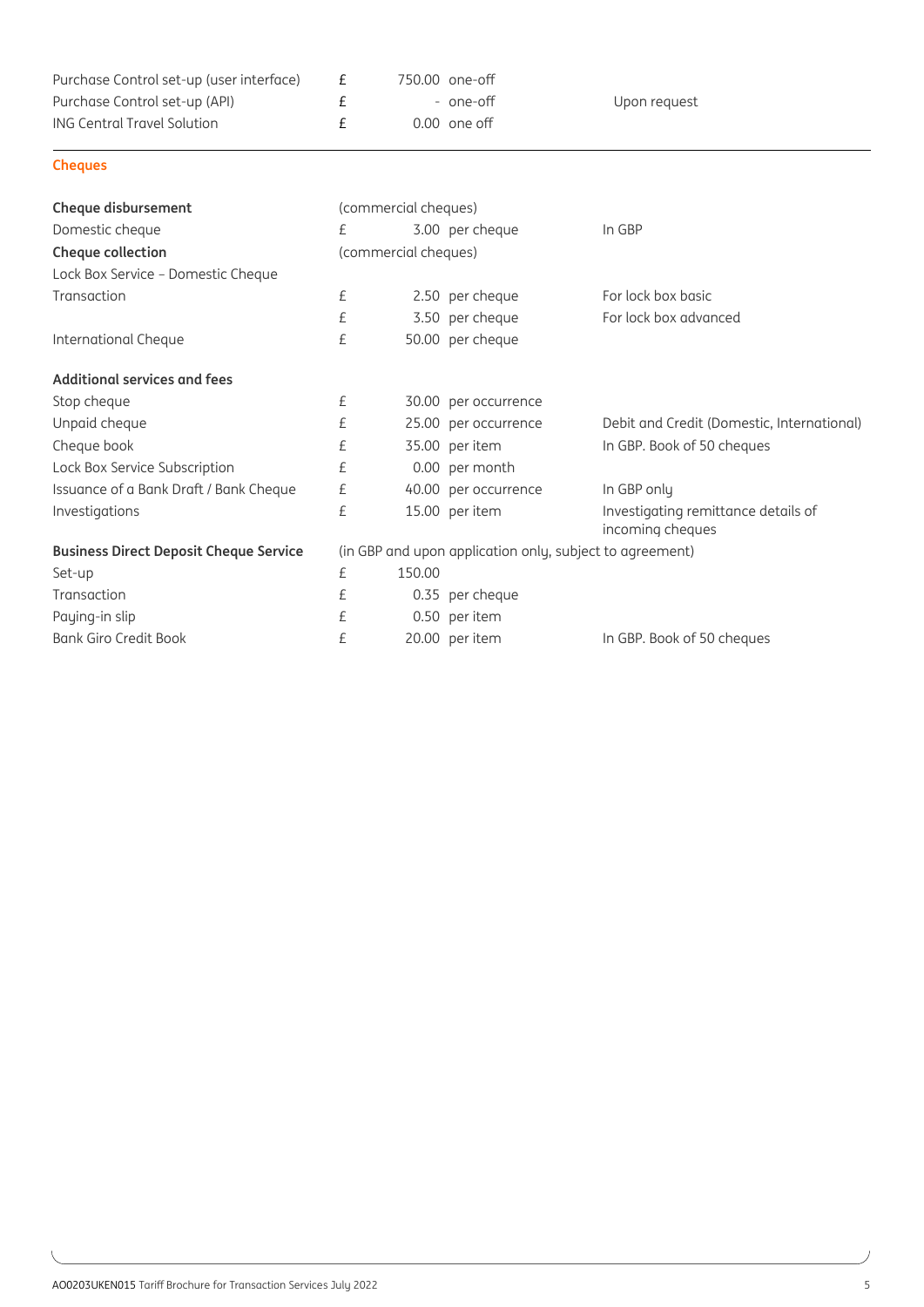### Conditions

### **Business Days**

Information regarding Business Days and the execution of Payment Services can be found on: https://www.gov.uk/bankholidays. Information regarding TARGET closing days can be found on: http://www.ecb.int/home/html/holidays.en.html

### **Exchange Rates**

The Bank executes payment transactions where a currency conversion is required in the following way:

• Transactions up to £ 100K: using independent market standard reference rates published by Refinitiv (formerly known as Thomson Reuters) every day at 06:00, 10:00, 13:00 and 16:00 hrs GMT. Payments are processed immediately applying the rates of the last previously published Refinitiv rate update plus a service spread.

• Transactions over £ 100K: using a "real time ING rate", established using a base rate determined on the principle of best execution including a service spread. As ING guarantees the best execution principle by applying the best FX rate offered by any of 11 FX market liquidity providers (6 leading banks, 3 Electronic Communication Networks and 2 interbank brokers). The resulting base rate is updated every 2 seconds in our FX platform.

Details of exchange rate used for specific payment transactions are available on account statements/reporting.

### **Repair**

The ING Office reserves the right, in individual cases, to make automatic or manual repairs to Payment Orders. Such repairs are chargeable according to these Tariffs and Conditions.

**Currencies in which Payment instructions can be executed** Payment instructions can be executed in any major currency.

**Restrictions regarding Foreign Currency Accounts** The Bank can only accept payment instructions for single international payments.

### **Revocation**

ING London shall execute revocations of Payment instructions solely based on the written, duly signed cancellation request form of the Account Holder. Certain Payment instructions cannot however be revoked and these include, inter alia, Faster Payments. Revocation timelines:

- Payment instruction without scheduled execution time: Irrevocable.
- Payment Instruction with scheduled execution date: By 14:00 CET, 1 Business Day prior to the execution date.

• Batch payments (exceptional): Revocation request or withdrawals of consent should be received by the Bank before close of business 3 Business Days prior to execution date.

### **Direct debit**

Terms and conditions for this product (including specific forms required by the UK Direct Debit Scheme rules and regulations) can be obtained by ING upon application.

### **Payment Orders in writing**

The time for execution of outgoing Payment Transactions may be extended by ING London by one Business Day if Payment Transactions are initiated by the Account Holder in paper-form.

**Warehousing of Payment instruction**

If a Payment instruction cannot be executed due to insufficient funds on the Account, ING London may, but is not obliged to, exercise its discretion to delay execution of the Payment instruction by a maximum of 3 business days after the point in time of receipt thereof to allow the Account Holder the opportunity to make available sufficient funds on its Account.

### **Privacy Statement**

The privacy statement applicable between the ING and its Clients is available online:

[https://www.ingwb.com/en/service/privacy-and-legal](https://eur02.safelinks.protection.outlook.com/?url=https%3A%2F%2Fwww.ingwb.com%2Fen%2Fservice%2Fprivacy-and-legal-statements%2Fprivacy-statement&data=04%7C01%7CTSPricing%40mail.ing.nl%7C4f2adb94a1514abb5b7108d98413dfb5%7C587b6ea13db94fe1a9d785d4c64ce5cc%7C0%7C0%7C637686043157514679%7CUnknown%7CTWFpbGZsb3d8eyJWIjoiMC4wLjAwMDAiLCJQIjoiV2luMzIiLCJBTiI6Ik1haWwiLCJXVCI6Mn0%3D%7C1000&sdata=Svq%2F98XukNz3XBuXfNUhqhQBEhDzxR9g5tMYpvfAL%2F8%3D&reserved=0)[statements/privacy-statement.](https://eur02.safelinks.protection.outlook.com/?url=https%3A%2F%2Fwww.ingwb.com%2Fen%2Fservice%2Fprivacy-and-legal-statements%2Fprivacy-statement&data=04%7C01%7CTSPricing%40mail.ing.nl%7C4f2adb94a1514abb5b7108d98413dfb5%7C587b6ea13db94fe1a9d785d4c64ce5cc%7C0%7C0%7C637686043157514679%7CUnknown%7CTWFpbGZsb3d8eyJWIjoiMC4wLjAwMDAiLCJQIjoiV2luMzIiLCJBTiI6Ik1haWwiLCJXVCI6Mn0%3D%7C1000&sdata=Svq%2F98XukNz3XBuXfNUhqhQBEhDzxR9g5tMYpvfAL%2F8%3D&reserved=0)

### **Cut-off times**

ING improves its delivery and process times on a regular basis. The most actual Cut-off times can be found online: [https://www.ingwb.com/en/service/payments-and](https://eur02.safelinks.protection.outlook.com/?url=https%3A%2F%2Fwww.ingwb.com%2Fen%2Fservice%2Fpayments-and-collections%2Fwhat-is-payment-cut-off-times&data=04%7C01%7CTSPricing%40mail.ing.nl%7C4f2adb94a1514abb5b7108d98413dfb5%7C587b6ea13db94fe1a9d785d4c64ce5cc%7C0%7C0%7C637686043157534668%7CUnknown%7CTWFpbGZsb3d8eyJWIjoiMC4wLjAwMDAiLCJQIjoiV2luMzIiLCJBTiI6Ik1haWwiLCJXVCI6Mn0%3D%7C1000&sdata=iAZShzKttBJ6mPUoREuzjKs%2FsL3Cc4gQVigJKTpeTCQ%3D&reserved=0)[collections/what-is-payment-cut-off-times.](https://eur02.safelinks.protection.outlook.com/?url=https%3A%2F%2Fwww.ingwb.com%2Fen%2Fservice%2Fpayments-and-collections%2Fwhat-is-payment-cut-off-times&data=04%7C01%7CTSPricing%40mail.ing.nl%7C4f2adb94a1514abb5b7108d98413dfb5%7C587b6ea13db94fe1a9d785d4c64ce5cc%7C0%7C0%7C637686043157534668%7CUnknown%7CTWFpbGZsb3d8eyJWIjoiMC4wLjAwMDAiLCJQIjoiV2luMzIiLCJBTiI6Ik1haWwiLCJXVCI6Mn0%3D%7C1000&sdata=iAZShzKttBJ6mPUoREuzjKs%2FsL3Cc4gQVigJKTpeTCQ%3D&reserved=0)

### **Complaint Procedure**

The complaint procedure applicable between the ING and its Clients is available online:

[https://www.ingwb.com/en/service/privacy-and-legal](https://eur02.safelinks.protection.outlook.com/?url=https%3A%2F%2Fwww.ingwb.com%2Fen%2Fservice%2Fprivacy-and-legal-statements%2Fcomplaints-procedures&data=04%7C01%7CTSPricing%40mail.ing.nl%7C4f2adb94a1514abb5b7108d98413dfb5%7C587b6ea13db94fe1a9d785d4c64ce5cc%7C0%7C0%7C637686043157544671%7CUnknown%7CTWFpbGZsb3d8eyJWIjoiMC4wLjAwMDAiLCJQIjoiV2luMzIiLCJBTiI6Ik1haWwiLCJXVCI6Mn0%3D%7C1000&sdata=fB130BH%2BUrdTt497ckUMfpMlNEdZq7kfcZyH00b%2BiBs%3D&reserved=0)[statements/complaints-procedures.](https://eur02.safelinks.protection.outlook.com/?url=https%3A%2F%2Fwww.ingwb.com%2Fen%2Fservice%2Fprivacy-and-legal-statements%2Fcomplaints-procedures&data=04%7C01%7CTSPricing%40mail.ing.nl%7C4f2adb94a1514abb5b7108d98413dfb5%7C587b6ea13db94fe1a9d785d4c64ce5cc%7C0%7C0%7C637686043157544671%7CUnknown%7CTWFpbGZsb3d8eyJWIjoiMC4wLjAwMDAiLCJQIjoiV2luMzIiLCJBTiI6Ik1haWwiLCJXVCI6Mn0%3D%7C1000&sdata=fB130BH%2BUrdTt497ckUMfpMlNEdZq7kfcZyH00b%2BiBs%3D&reserved=0)

### **Deposit Protection Scheme**

With effect from 1 July 2021, eligible deposits with ING Bank N.V., London branch by Account Holders who are eligible depositors are protected under the UK Financial Services Compensation Scheme up to a total of GBP 85,000. Any deposits of an Account Holder above the GBP 85,000 limit are not covered.